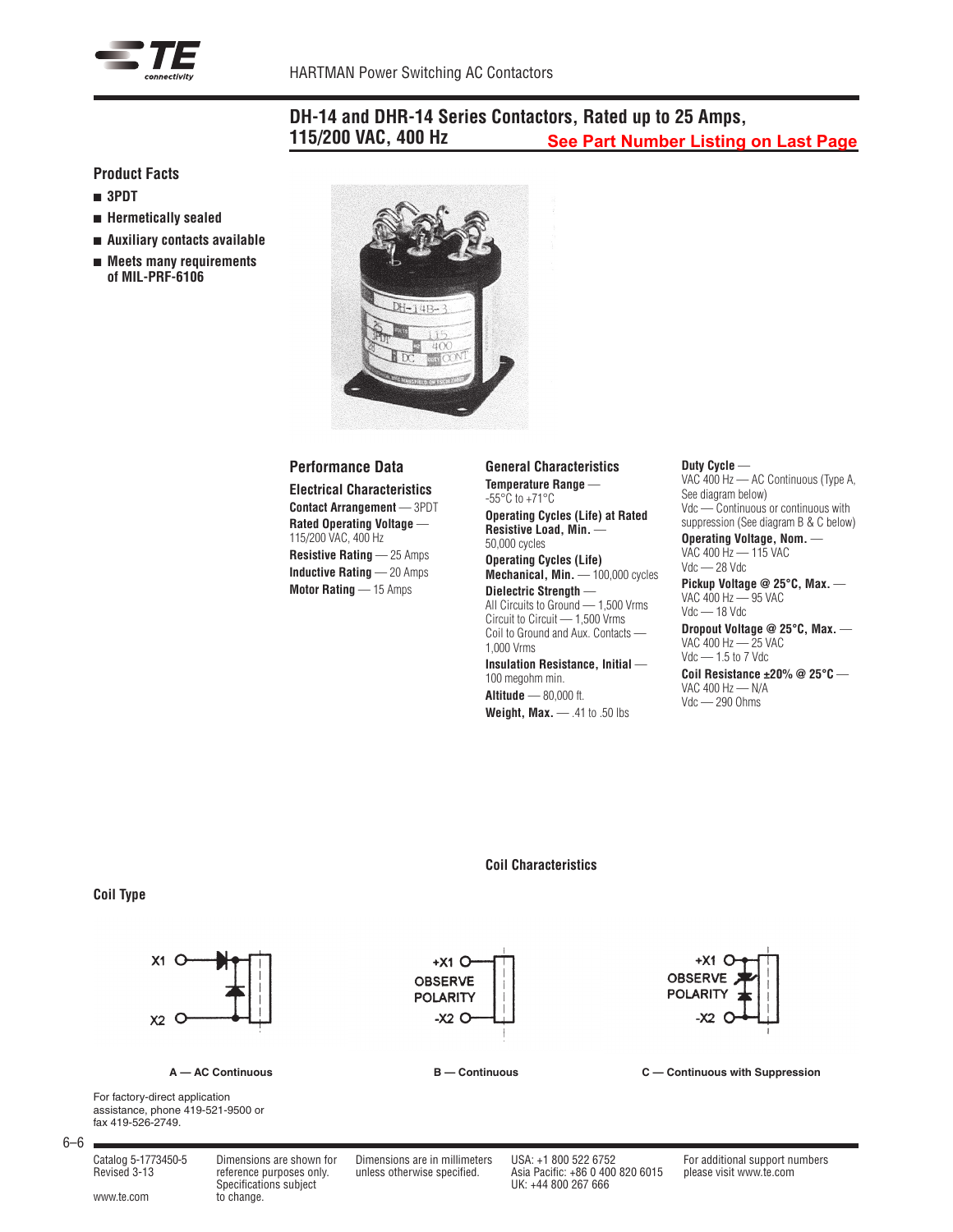

# **DH-14 and DHR-14 Series Contactors, Rated up to 25 Amps, 115/200 VAC, 400 Hz** (Continued)





**Mounting Style A Mounting Style B**



For factory-direct application assistance, phone 419-521-9500 or fax 419-526-2749.

**Mounting Style C**

Finance purposes only.<br>Specifications subject

Revised 3-13<br>
Revised 3-13 reference purposes only. unless otherwise specified. Asia Pacific: +86 0 400 820 6015 please visit www.te.com<br>
UK: +44 800 267 666

Catalog 5-1773450-5 Dimensions are shown for Dimensions are in millimeters USA: +1 800 522 6752 For additional support numbers

**6**HARTMAN Power Switching AC Contactors HARTMAN Power Switching AC Contactors

6–7

www.te.com to change.